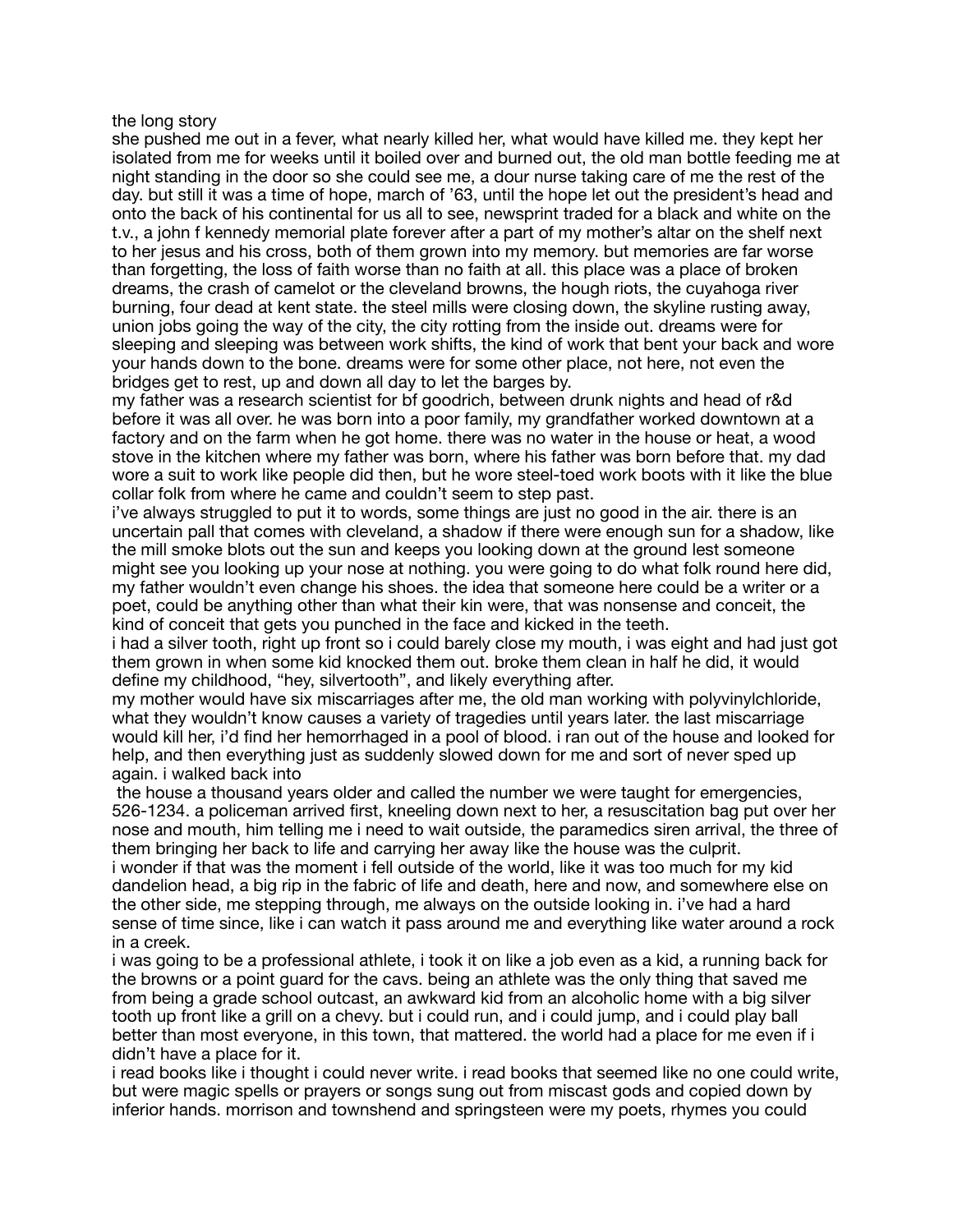wash back with warm beer in a car. then i started to read the beats, because they read the beats. i started writing in the back of my school spiral notebooks, the last page the first page of my brash idea, moving backwards until that and my school notes met. i still have those notebooks, put away like kept baby teeth, like something that was a part of me that i can't put back.

i'd be offered a basketball scholarship to kenyon college, a perfect landing spot for an aspiring writer, but i would turn it down. i'd never heard of kenyon, i didn't know anything past big college football and basketball programs. my parents were screaming at each other and couldn't be heard, if they said anything about it, it wasn't to me. i wonder what that path would have been, but dreams are for sleeping... i went to ohio state, i kept on filling the backs of notebooks which would promptly be put in drawers. no one ever saw them past a brief passing through a required english class, the professor accusing me of plagiarism until i brought her my notebooks full of the same. i got an 'a' i think, but it would go no further.

i wouldn't make the state basketball team, i started lifting weights, a lot of weights. i built up a fist against a world i couldn't quite fit in. i didn't have any money, i lived in end of the month broke neighborhoods, picked up garbage, dug graves, paved roads, anything where you had to shoulder a load, the heavier the

 better. i turned myself into a tree, working the door at college bars, concert security, carrying cash for guys that wore bad suits.

i quit grad school, i hated it, i only went because i didn't know what else to do. i opened a gym with the money i'd saved working every shit job that paid. my business partner was my life long best friend, he was a college football player and had an in. the gym wasn't making enough for the two of us though, so he brought in an investor. he was a coke dealer. he kept it in the ceiling of the gym wrapped in the plaster and gauze you'd wrap a broken arm in. we'd wind up losing the gym to back taxes that didn't get paid, but invested in the other business. i walked away with nothing.

my father would help me open another gym with "his farm money". i lived there, slept on the floor. i don't remember eating, but i weighed 220, i was eating something. i was lost. i was living out the life of a child of an alcoholic, of a no- show mother, a kite with no string. but i kept writing in notebooks, an only child, i copied down the voice in my head or perhaps the rattle from out my chest.

i started training with david dearth, he flew me to miami for mr. america, i was 27, i'd never been in a plane. he would win and i'd win a qualifier a year later. we decided to move to LA where the bodybuilding thing is a thing. i lined up a job with gold's in venice, a place to stay with a fan and sponsor. i drove out with my stripper girlfriend and her three young kids, her husband just out of prison three weeks before, a game of hide and seek and a showdown i don't talk about. we'd pack a uhaul trailer with what the salvation army wouldn't take and make the drive in three days. there would be no job waiting for me, nor a place to stay, a "gay thing" i'd find out, but not quite understand, welcome to los angeles. we holed up in a venice motel until we had \$12 left. i'd heard arnold was in need of security for his office, it was christmas week. i got the job, they paid me cash because i didn't have a bank account, because i didn't have an address. they paid me double time christmas eve and christmas day, i worked 16 hour shifts, enough for a deposit on a two bedroom in oakwood in venice next to a housing project. but it had a palm tree and a blue sky and i could walk to gold's to train and it seemed like heaven for a kid from cleveland. then the rodney king thing happened, the riots happened, the earthquake and the malibu fires that burned to the beach. i started to wonder if i brought it with me, los angeles rusting around the edges, the ocean air will do that like a cleveland acid rain. i still have my journals from high school, not even proper journals, but those school spiral notebooks that had pages left. i wrote about wanting to be a writer, how i'd be happy if i could just write one beautiful thing, something someone would remember. i wouldn't remember that, but read it 30 years later going through my things, moving out after another breakup. i wonder what happened to that kid? where that wish went? up into the sky where it mixed with the gray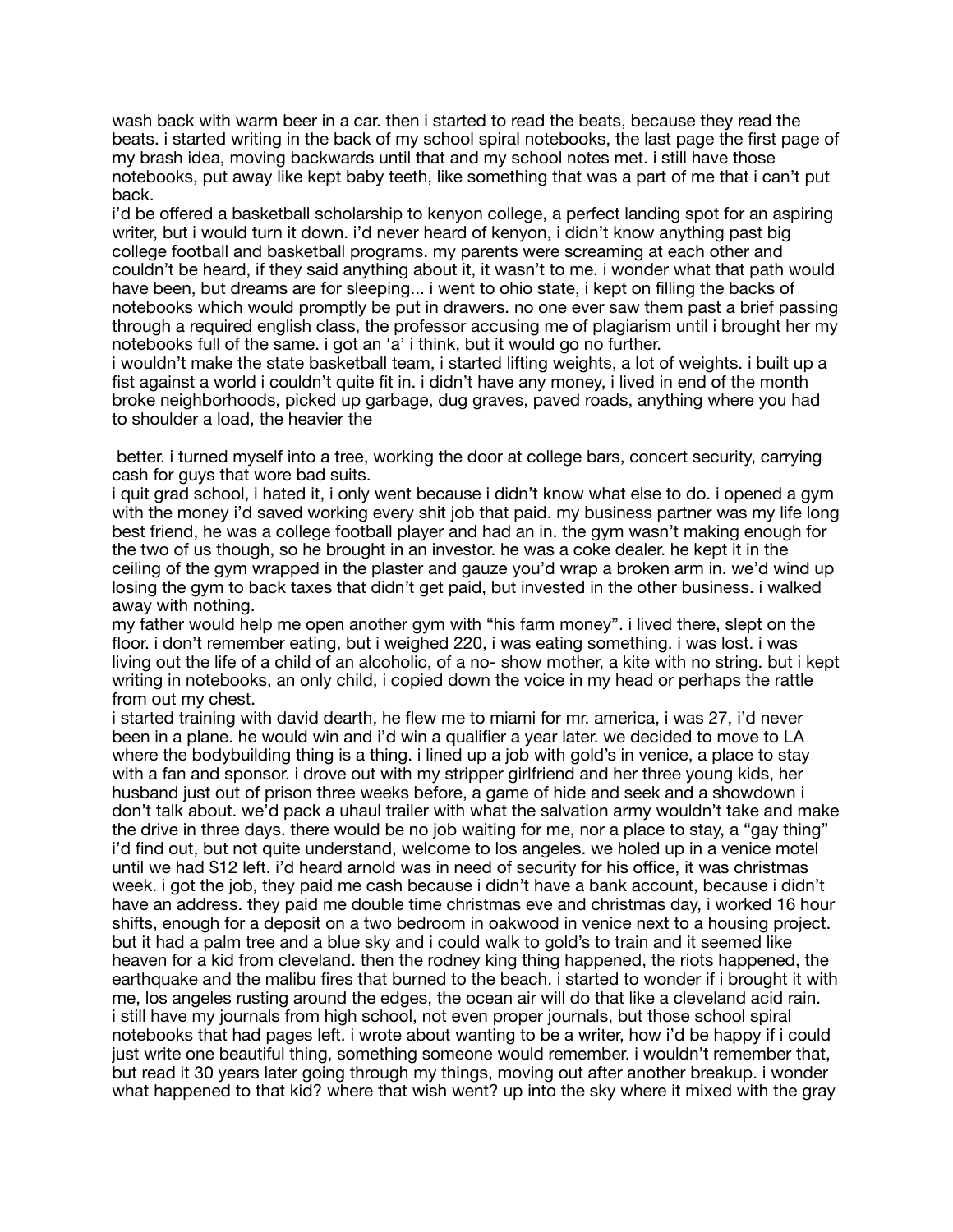that always hung there, an affect of atmospheric great lake conditions and coal coke foundry smoke. i could have gone to kenyon, i wanted to be a writer, but

 those things were for someone else, some kid from new york city or california, someplace else, not cleveland. but i was in california now, what springsteen and zeppelin sung about, at the edge of a whole america, i'd come as far as you can go, it was the end of everything before and the beginning of dreaming...

i finally got that job at gold's, i'd refer calls for a trainer to my pager, "yeah, he's the best trainer in town." it was 1992 and the trainer thing was happening. arnold was the biggest star in the world, terminator, a buff linda hamilton, a ripped rocky and rambo, everybody who was anybody was in the gym and gold's was the center of the universe. i played the gold's gig out until i started to acquire a certain clientele that wouldn't be caught dead there and finally opened my own small gym that suited their tastes in what was the greyhound bus station in santa monica. i'd sort of made it.

i started dating one of those clients, a senior studio exec. i was 34, i'd been living with a stripper before this, i'd been in a plane twice in my life, to miami for mr. america and to l.a. to check it out with dave after he turned pro, i'd never been anywhere else. i'd never done anything you can talk about in polite company, i didn't own any clothes other than what i wore to the gym and one pair of jeans, i drove a jeep without a top. i was suddenly in a world of first class tickets and downtown hotels, reviewed restaurants where it mattered where they sat you, who they saw you with, what watch you were wearing, her shoes. i'd write her poems like pleas, prayers to a goddess, to something better than me. i'd find her with another guy and realize then that i was the other guy, a sort of walk on the wild side for her and nothing real. i would take myself to london and paris, an education of sorts and write poems for me. she would talk about wanting to be a writer, between her count cotton sheets and drags on a cigarette after. that was her dream, to have a story, so i wrote a story and submitted it as a fuck you, to a prestgious literary journal. i had no idea what i was doing, but i'd lived my life on luck and lucky i was. it was accepted and published and i was finally a writer.

there seemed a river came about from a girl, 'the' girl it seemed, and our slow erosion, but it wasn't anger that fueled it like that first short story, but a lifelong sadness she let out of me, ten gallons in a five gallon bucket. we were engaged to be married and i was drunk with her so i could barely stand straight. she moved out because she "needed space", what you both know means it's over, but aren't ready to rip off the bandage yet. i'd turn 40 a month later and my father would commit suicide a month after that. i think he thought i was engaged now and had a house and he'd taken me as far as he could. we'd go to the funeral together, her and me, she and i, to bury my father, but we were ghosts and i was a tree toppled over, my roots right up out of the ground.

the girl and i would see to our end like you do, our last phone call interrupted by the operator with an emergency call, my mother's friend calling to tell me my mother had had a heart attack, that she was in icu and wasn't able to talk. i'd fly home the next day first thing, exchanging what were our tickets for our anniversary trip for a non-stop to cleveland, it's the last thing she did for me other than to mail me back her engagement ring wrapped in a piece of paper in a plain white envelope two years later. as we were approaching cleveland the northeast quadrant of america's power grid blacked out. the entire northeastern united states and canada went dark, power wasn't restored for days. terrorist or lightning or perhaps god had just given up on us, no one knew, all communication had ceased. our flight was forced to land in chicago. i waited for hours, trying to arrange for any alternative i could think of to get home, my mother in an icu being kept alive with the hospital's emergency generators. the airline finally flew us to cleveland with nothing, but black beneath us, the airport having one runway lit with emergency lights and no other lights for hundreds of miles. we were met on the tarmac with flashlights, we had to wait to have our bags handed down. i had to share a taxi, there was no gas, there was no electricity for gas pumps. i gave the driver what gas the old man had left in the garage for the lawnmower, the bottom of a five gallon can. i felt for the spare key where it's always been